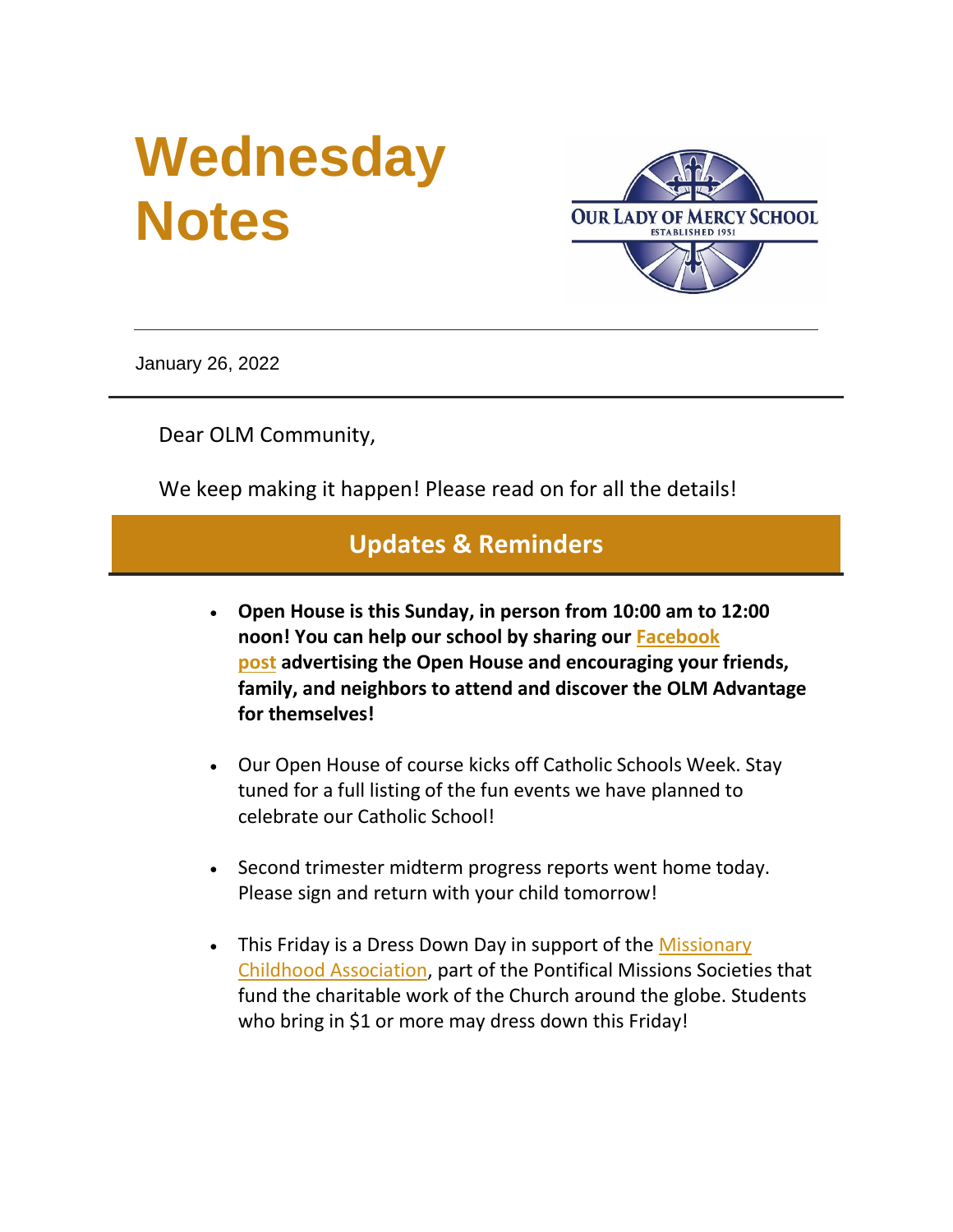• This Friday is also our first Student-Council-sponsored Ice Cream Friday! [Order here](https://r20.rs6.net/tn.jsp?f=001OvR-c9UOKLj0J-zsXijXAHKiQWRaesUyTBpugAB_nFaG1qvTn048aUDBStsqHQDQlUsqiDz8GXvbEuQm_QEG_U9v27zCLBr_WEqDVZRrCyAEuJ3viY_g-fB0NrFl5GIhyJjS0eW0OEIrwEXT9Hvve6hj431s9__bVnTgxNXQHF7Azl_It7wmlN0DmYjrMrbp8MqJs3zHounnPV1rZ7LPyAJev2XiarSPFmUOEjiOJ_0_bTFFOuRjagoISqgjc358VO7FQwXac-MPYF8HuwKBrQ==&c=&ch=) before midnight tonight. Students who order ice cream should bring \$1 payment in on Friday.

#### **The Week Ahead**

**January 25 & 27** STAR Math Testing (in Technology Class) **Wednesday, January 26** Second Trimester Progress Reports Go Home **Thursday, January 27** Band Practice (Piano, Guitar, & Drums) 2:30-3:15 pm **Thursday, January 27** Choir Practice 3:30-4:30 pm **Friday, January 28** Dressing Down So That Mercy May Flourish! **Friday, January 28** Ice Cream Friday! (Thank you, Student Council!) **Friday, January 28** Band Practice (Brass & Woodwinds) 2:30-3:15 pm **Friday, January 28** Middle School Youth Ministry 6:30-9:00 pm **Sunday, January 30** Open House 10:00 am-12:00 pm **January 30-February 5** Catholic Schools Week 2022!

#### **Spiritual Life**

#### **Youth Ministry**

**Our Middle School Youth Ministry will meet again this Friday, January 28 from 6:30-9:00 pm in the school gym, with the theme "To the Height of Hope." All OLM School students in Grades 6-8 are welcome.**

[To the Height of Hope!](https://r20.rs6.net/tn.jsp?f=001OvR-c9UOKLj0J-zsXijXAHKiQWRaesUyTBpugAB_nFaG1qvTn048ae8p8GdA-CgmNeAFtqzw_GPiajmmYlapBnBmy_Nll-DLCz82y5Pu-HxbrcivmRCuxs0ZdtAcTfjCRufOoFI0ZWR24HJLU6OjmlwdW0dQbkVrr42G3jzgQyS4wD9st80j4pdawtobzXJHoogmSu3zWt0PkrThgBchAVu3oopg3GW6kZSOfUQT8wg=&c=&ch=)

"To the Height of Hope" Middle School Youth Ministry Movie Night!!

Friday, January 28. 6:30pm-9:00pm, OLM Gym Why is it important that we live lives of hope? Talk and Prayer followed by:



Movie Snacks and Drinks will be provided. Masks required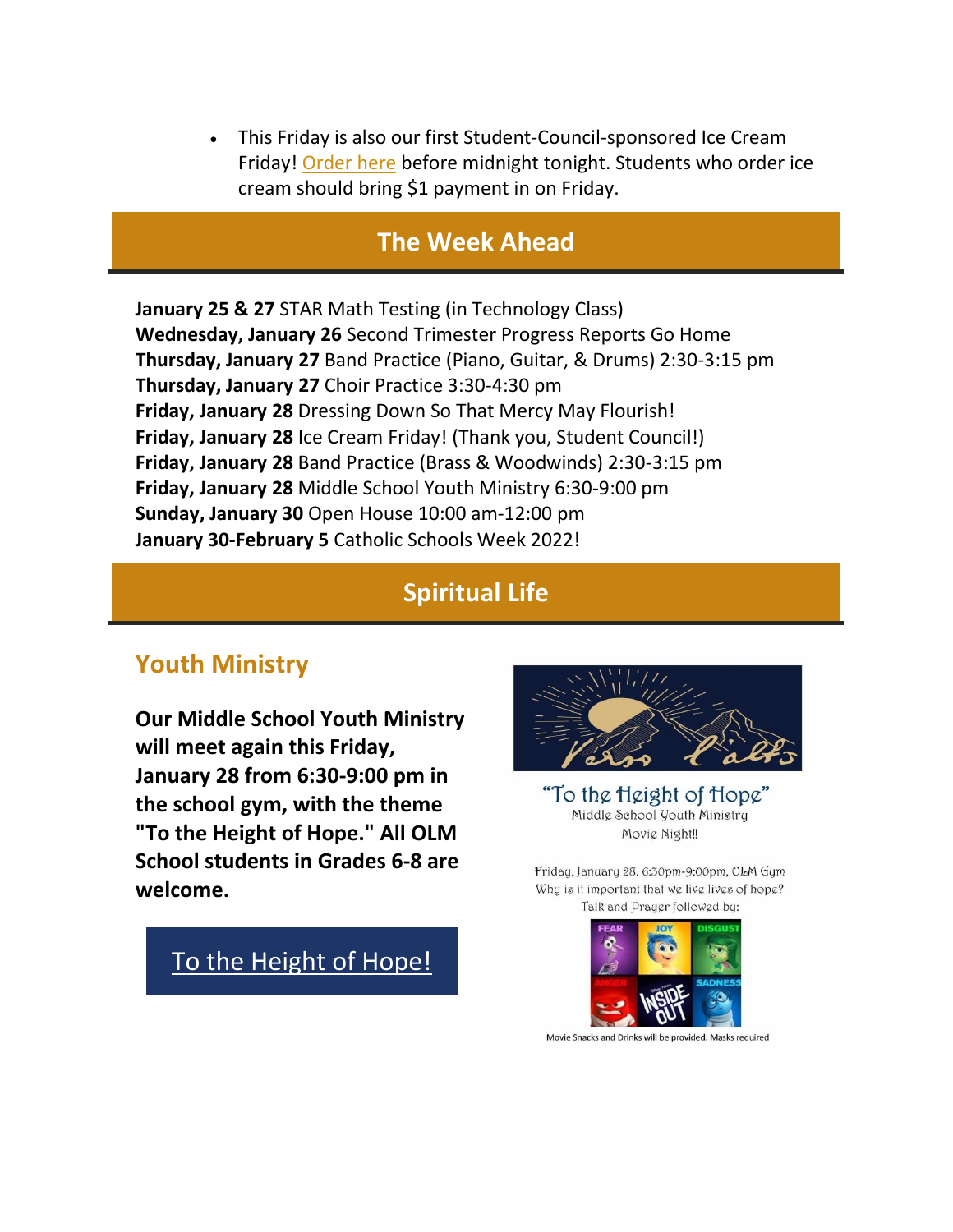#### **PTG News**



**Even though it's blistering cold outside, there are definitely hints of spring on the horizon! Check out the PTG Newsletter for information on exciting, upcoming events and to learn some fun facts about the PTG!**

### [Click Here for PTG Newsletter](https://r20.rs6.net/tn.jsp?f=001OvR-c9UOKLj0J-zsXijXAHKiQWRaesUyTBpugAB_nFaG1qvTn048aUDBStsqHQDQMzWvvXUhIbz0AiwuBioI7rYZKD8q_kfwixFb_rza1dhYLvOAi80jEprBpOP5GyyCpuR6TwNIIShi94BYH6veASVRPF0EFvSpsr2o7ws7On3Igk5Tuv2UWWPWxEqnYJB5eqPhMip9pCRYwsAAHStKWggR6rGzE_AOJNfu1sznPPw=&c=&ch=)

#### **Student Council Corner**

#### **This Friday is our first Ice Cream Friday**,

sponsored by Student Council! Students may order a chocolate, vanilla, or strawberry ice cream cup to be provided by Warwick Ice Cream. Please click on the link below to order. *Orders must be received by 11:59 pm TONIGHT* for students to receive ice cream on Friday,



January 28. Payment of \$1 per ice cream cup may be made in cash to homeroom teachers on the 28th.

[Ice Cream Friday Order Form](https://r20.rs6.net/tn.jsp?f=001OvR-c9UOKLj0J-zsXijXAHKiQWRaesUyTBpugAB_nFaG1qvTn048ae8p8GdA-CgmKXCCryjS82swP5G0ZOo1nJaQdFRUhaaTJyFWbvoKtb0GkMublJjGv6nJOQzDMnBtWfSUvcqskko083_YuwUmHTwfAqs6bfHf&c=&ch=)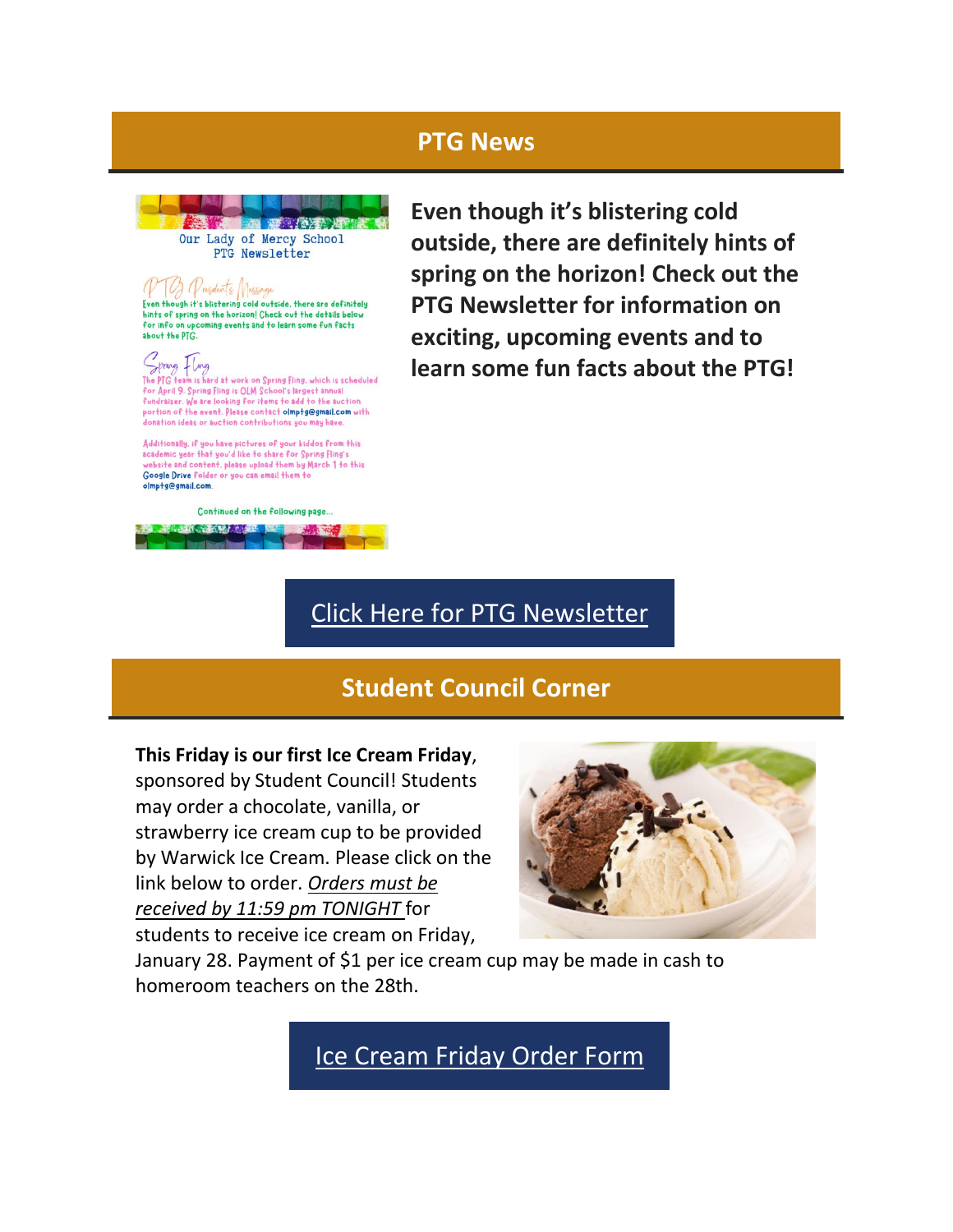#### **Spring Sports & Activities!**



#### **Middle School Baseball**

Baseball is back at OLM and is open to all students in Grades 6-8. **If you would like your child to play on this year's team, please email your player's name, grade and age, hat size, shirt size, positions played and requested uniform number to Sherry Broomfield, [sbroomfield@carouselindustries](mailto:sbroomfield@carouselindustries.com) [.com](mailto:sbroomfield@carouselindustries.com) by Friday, January 28!**

**We need several more players to make this season work, so if your child would like to play, send the email today!**

#### **Girls on the Run, So Much Fun!**

We are also preparing a Girls on the Run season for young ladies in Grades 3-5. To help us run the season, we are looking for a few volunteer coaches! **If you think you might like to help out, please email Bridget Block** 

**at [bblock1910@gmail.com.](mailto:bblock1910@gmail.com)** Right now, we have three confirmed coaches. In order for the program to be successful, having four coaches is ideal! You do NOT have to be a runner or be at EVERY practice, but we could use all the help we can! NOTE: Children of coaches are guaranteed a spot on the team! Please touch base with Bridget (see email address above) for details about helping out as a coach! Thank you in advance for your help and cooperation.

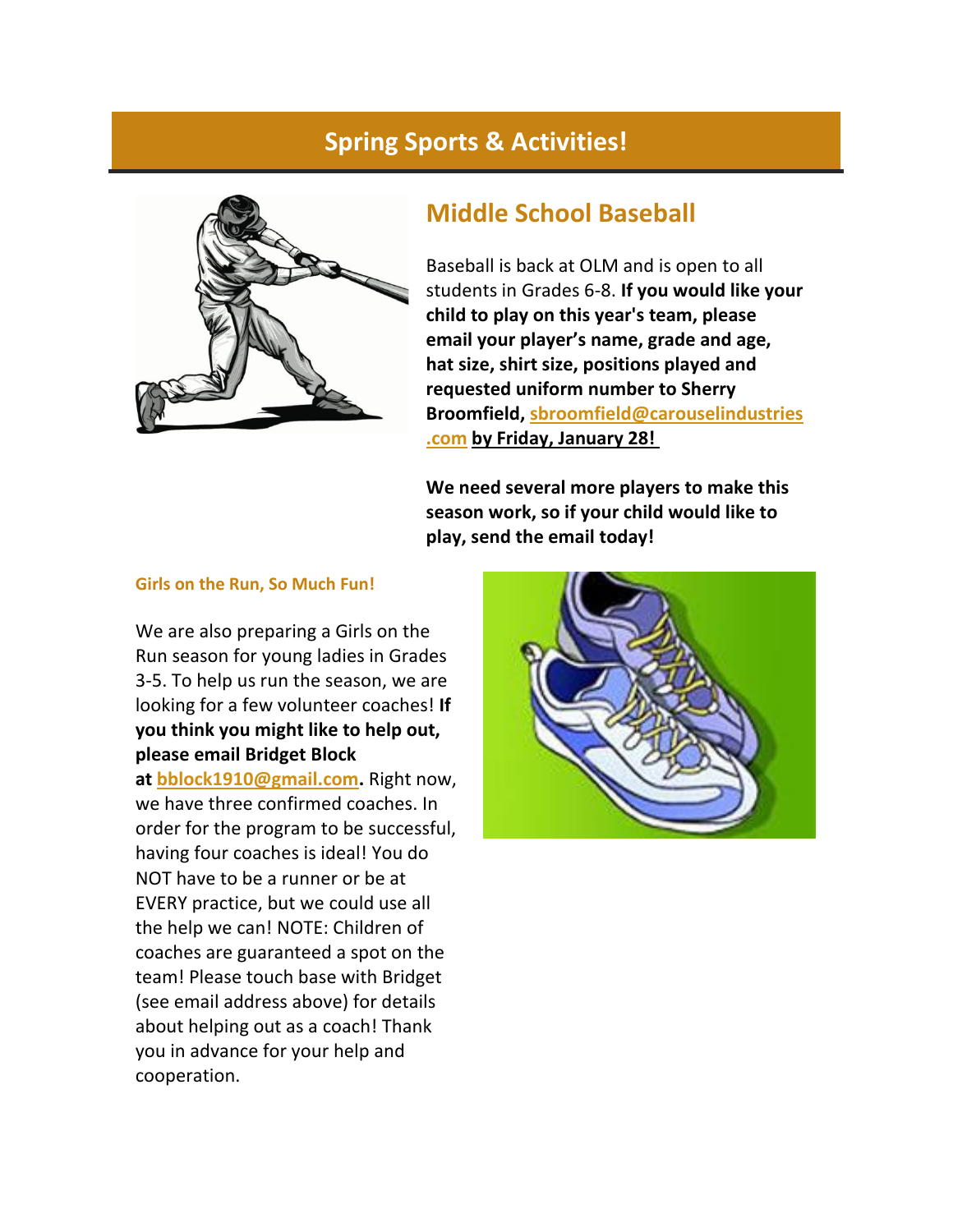## **COVID-19 Vaccination Information**

We are sharing below information from both the Rhode Island Department of Health and the Rhode Island Department of Education regarding COVID-19 vaccination for children ages 5-11. We encourage all of our families to read this information carefully and to consult with your child's pediatrician in making an informed decision about vaccination for your child. If you would like your child to receive the COVID-19 vaccine, you may sign him or her up for any of the clinics listed here:

#### **[Upcoming Vaccination Clinics for Children Ages 5 to 11](https://r20.rs6.net/tn.jsp?f=0014N4QV9E5cR3YtwM5YRq-XP59Qoy8NYyu2xbW_aj0Uj-1I3nD7iNYvJ7BS1sE0dLjHfu_D2WnfeMHY962CoD4Ta3cqgbyxeWYNrg27xxaeiCtZUTm9E1n-_K1WpLODioklNB8g3_9yQ73iO4apYUrXF-zew-SNhk71BXb-HxeXv62E1F2sdpmNHAKdCa3qyP3YFu0b3CMxSMphS37Deditu270ly3n7mXaUnyDHu0lD2KAYoSu0TLkE077F-2k9ML&c=Z_Ay1A0mAhZG5b2afiZpXKcLblpRjj4SEPx14KjU2fLCyab1JgQdqw==&ch=F-ud_nRuLcX7nBS2L5Zg20ReWzXef3deU3i3fPjBewpY_x9DQDglAA==)**

If your child receives the COVID-19 vaccine, we do request that you provide a copy of the vaccination record to our health office once the vaccine series has been completed. This documentation is not a requirement, but it does allow us to have accurate health records for all of our students, and it assists in contact tracing should that become necessary.

As always, thank you for your support in helping all of our children as they strive to be saints and scholars.

> [RIDOH & RIDE Letter to Families Regarding COVID-19](https://r20.rs6.net/tn.jsp?f=001OvR-c9UOKLj0J-zsXijXAHKiQWRaesUyTBpugAB_nFaG1qvTn048adppl-Q9tRwOWIsEHEfm8KzBSbjSKCyfFgpjrNJovM8mE6TU3PT7MM3hUMWOid4t6SvOF3XqkGz7rJs1HVmbJMB8TS6ecT_BBZR2QH-qZjLQNAPL3pgDr_xiJvZQzEuVdPBp7oM5SA-SceLCv-WeIlHRBNJ6Awxf-XcqnE2cegGxu1HtB-uFBCc=&c=&ch=)  [Vaccination for Children Ages 5-11](https://r20.rs6.net/tn.jsp?f=001OvR-c9UOKLj0J-zsXijXAHKiQWRaesUyTBpugAB_nFaG1qvTn048adppl-Q9tRwOWIsEHEfm8KzBSbjSKCyfFgpjrNJovM8mE6TU3PT7MM3hUMWOid4t6SvOF3XqkGz7rJs1HVmbJMB8TS6ecT_BBZR2QH-qZjLQNAPL3pgDr_xiJvZQzEuVdPBp7oM5SA-SceLCv-WeIlHRBNJ6Awxf-XcqnE2cegGxu1HtB-uFBCc=&c=&ch=)

#### **Wednesday Envelope**

#### **Nothing This Week!**

#### **Upcoming Dates**

**January 25 & 27** STAR Math Testing (in Technology Class) **Wednesday, January 26** Second Trimester Progress Reports Go Home **Friday, January 28** Ice Cream Friday! **Friday, January 28** Dressing Down So That Mercy May Flourish!